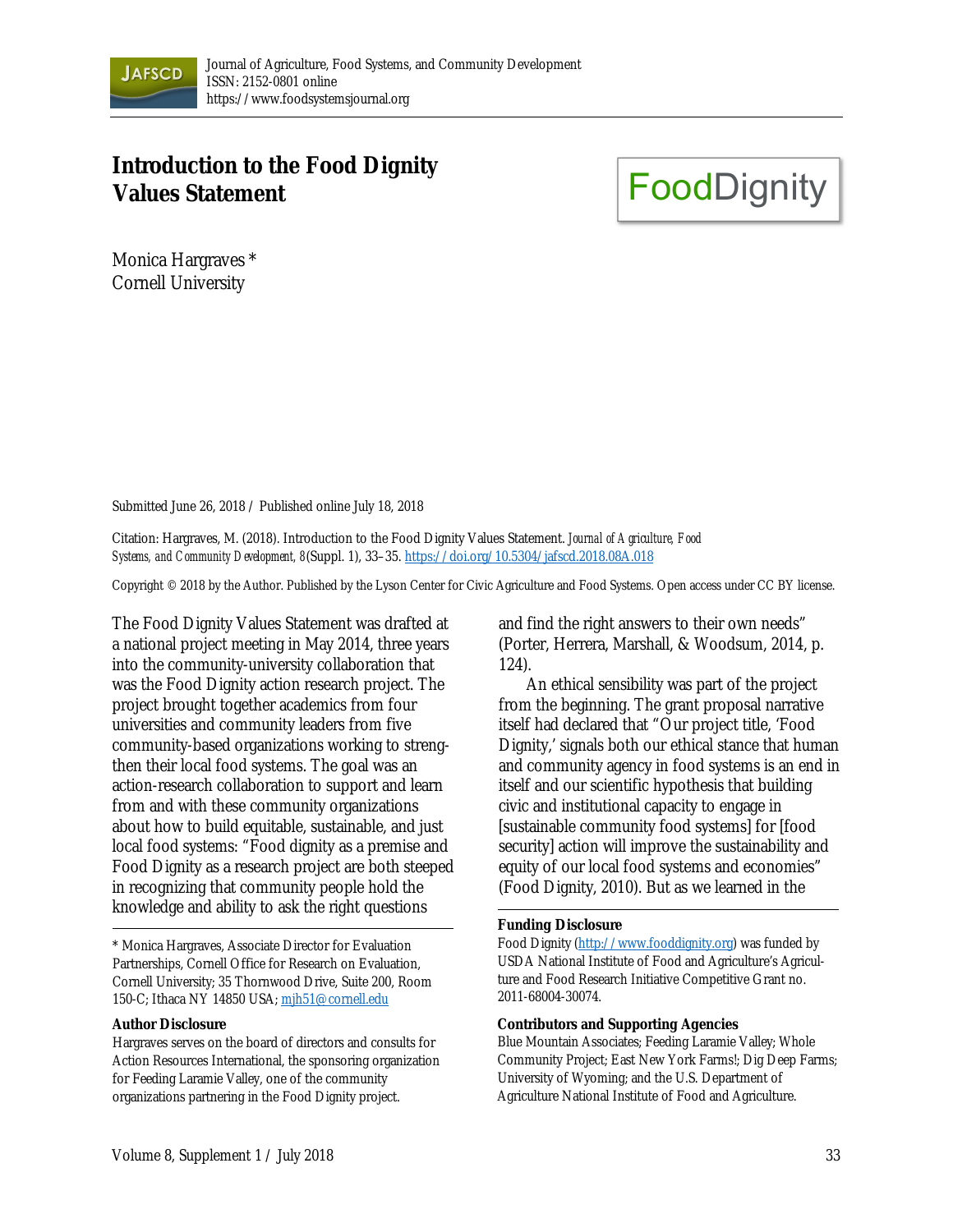course of the project's internal struggles over voice, research design, ways of working, and knowledge hierarchies, it is a long journey from ethical goals to operationalized, lived, and shared values (for example, in this issue see Hargraves, Porter, & Woodsum, 2018; Porter, 2018; Porter & Wechsler, 2018; Woodsum, 2018).

 The declared commitment in the Food Dignity project to seeking, welcoming, respecting, and making place for diverse ways of knowing and sharing information was both personally and professionally challenging for many in the project. Tense national project meetings and side conversations in which the gulf between academic and community experiences and approaches played out led us to incorporate workshops on structural racism and systemic oppression, and to hire a facilitator to assist us during our national project meeting in Detroit in 2012. Those efforts—as well as growing mutual understanding from site visits to all the partnering community organizations, informal interactions, and growing relationships across all the divides—made the work intense, but slowly strengthened our ability to collaborate.

 Progress remained uneven, however. As our May 2014 national meeting approached, several people in the project (myself among them) felt a need for an articulated set of values that could be used to improve clarity, shared commitment, and accountability. A "Food Dignity Values" option was added to the concurrent discussion sessions at that national meeting. A small group of participants developed a draft statement during that session. The full group at the meeting reviewed, amended, and later approved the statement of values below.

The statement is not a description of what we succeeded in doing in the Food Dignity project. True collaboration across divides of power, culture, and purpose is difficult—perhaps impossible if the structures that sustain and perpetuate those divides

## Food Dignity Values Statement

*Adopted May 2014* 

We value the fundamental dignity, worth, sovereignty, self-determination and the inherent power of all people. As members of the Food Dignity project, we are committed to principles and ways of working within our own work and in the changes we wish to inform and inspire in the world, by:

- combating all forms of racism, oppression and implicit bias;
- respecting and valuing the individual and shared journeys of the people, the project and the histories of our communities, including historical trauma;
- valuing authentic first-person voice and first-person knowledge;
- valuing the different ways that people live, work and relate to each other;
- valuing the act of listening and specifically listening long enough to achieve shared meaning;
- valuing seeing and being seen, listening and being heard, becoming real to each other, recognizing that an important kind of knowing is experiential and lived;
- valuing accountability to one another and to the work for both the intention and impact of our words and actions;
- and persevering through the challenges that come with our inclusion and engagement of differences

as we strive to achieve equity for every human being and personal, institutional, structural and systemic transformations.